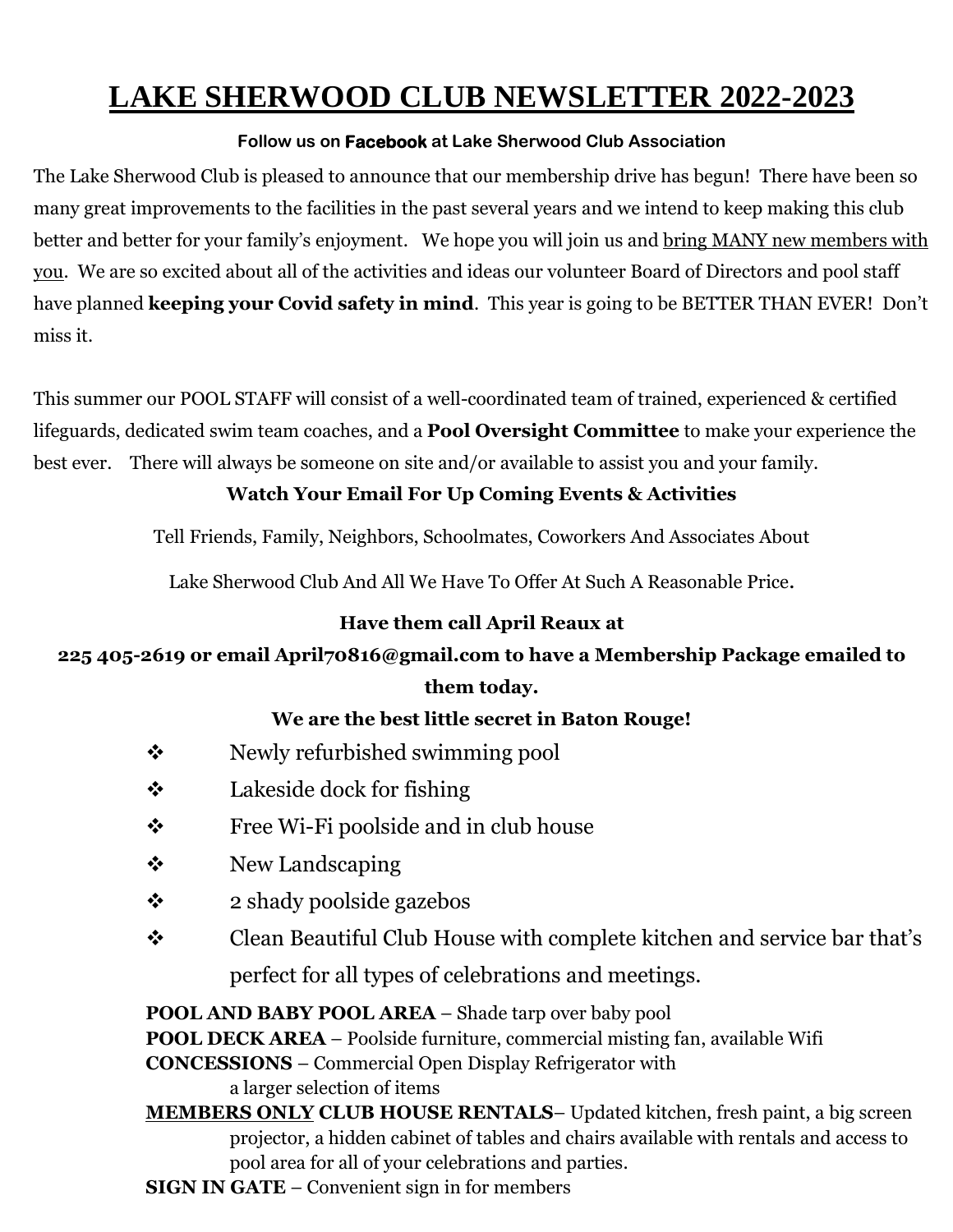

## **POOL OPENING PARTY Saturday, May 28TH TIME: 3-5**



This is a great time to show off your club and to meet new members around the pool!! Watch your email for invite and more details.

Please bring a friend or friends that might be Interested in joining our club! There is always room for more and we love new members.

We always need extra volunteers so be sure to:

**Call or text Reed Mundy - 225 964-2620 or e-mail: reedmundy@gmail.com** if you'd like to help with a party or for additional information. **REMEMBER, this is your club, and we want your input and participation. \_\_\_\_\_\_\_\_\_\_\_\_\_\_\_\_\_\_\_\_\_\_\_\_\_\_\_\_\_\_\_\_\_\_\_\_\_\_\_\_\_\_\_\_\_\_\_\_\_\_\_\_\_\_\_\_\_\_\_\_\_\_\_\_\_\_\_\_\_\_\_\_\_\_\_\_\_\_\_\_\_**

## **NOTE: CHANGE IN DAYS & POOL HOURS!**

**(Please Make A Note Of The Days And Times Of When The Pool Will Be Open)**

**Pool is open on weekends in may (6TH thru 22ND)**

Friday 5:00PM – 9:00PM Saturday 9:00AM – 9:00PM Sunday noon - 8:00PM

## **Summer time pool hours**

 Monday- (adults ONLY 18+) - Lap Swimming & water aerobics classes 5:00PM TO 8:00PM

Tuesday - thursday - 11:00AM - 8:00PM Fridays - 10:00AM - 9:00PM **(fun fridays - tba)** Saturday - 9:00AM - 9:00PM Sunday - NOON - 8:00PM

## **The Pool remains open on weekends till school begins And this lasts through thru Labor Day.**

Friday 5:00PM – 9:00PM Saturday 9:00AM – 9:00PM Sunday NOON - 8:00PM

**July 4th**, as in years past, may be shortened due to families heading to firework shows.

**Please note:** It is at the discretion of the Board of Directors, considering requests from members and the use of facilities, to change these days and times to accommodate the wants and needs of the members and staff.

## **INVITE YOUR FRIENDS AND NEIGHBORS TO THE CLUB! Let them know there are limited memberships available Guests Fees - \$5.00 a day per guest**.

Invite friends to spend the day with you at the pool.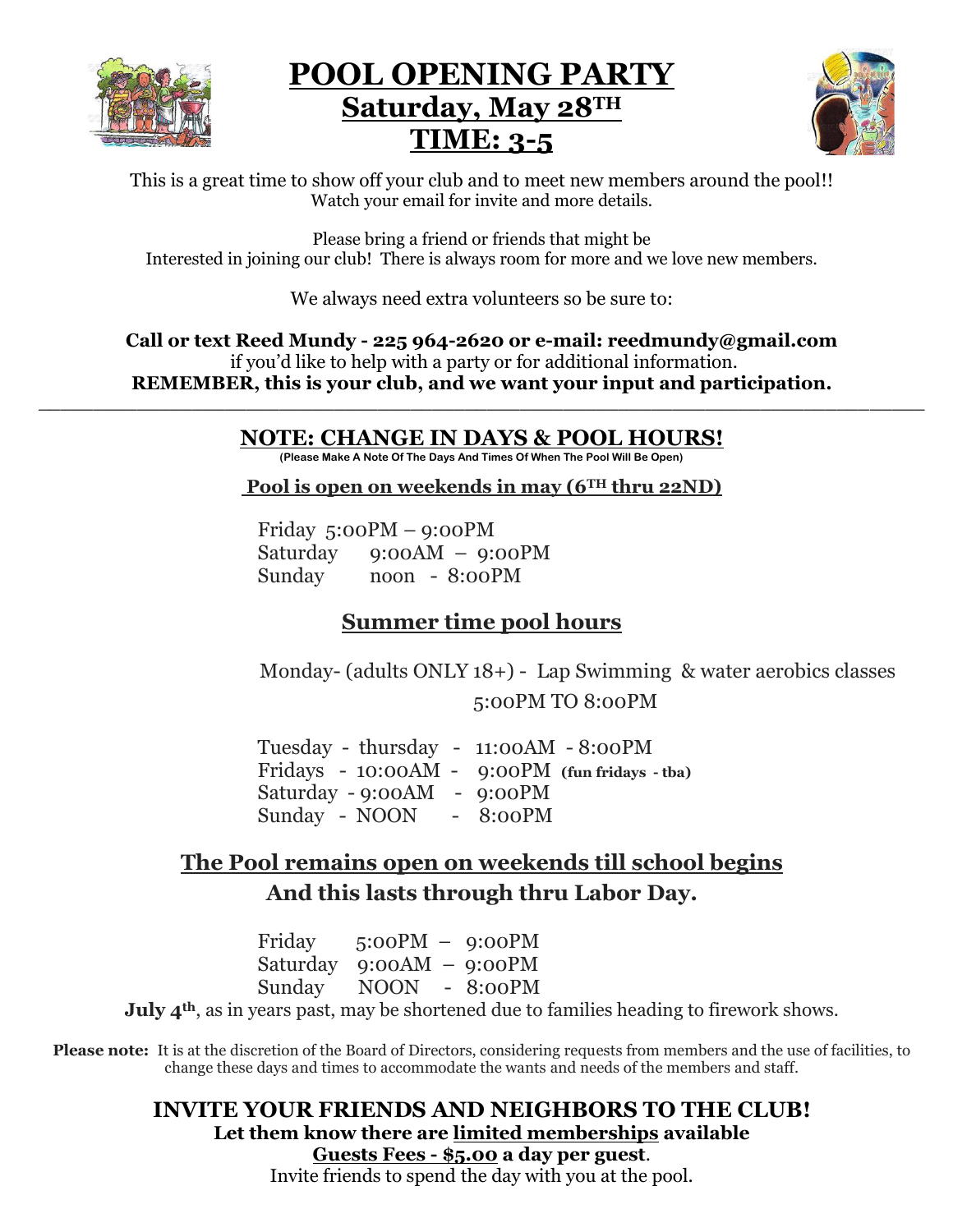## **RENT A GAZEBO FOR A POOLSIDE SWIM PARTY**

### *\$80.00+sales tax (includes 1 lifeguard for 2 hour minimum)*

**MEMBERS ONLY: Residents** of Lake Sherwood & **Outside Members** may reserve and use 1 of the 2 gazebos during Pool Hours for parties & guests.

### **RESERVATIONS NECESSARY:** Go to **[www.lakesherwoodacres.com](http://www.lakesherwoodacres.com/)** for

available times and dates, then complete and submit the reservation form. The coordinator will confirm receipt of your request. Requests must be made at least 24 hours in advance so staff can be scheduled. Gazebos can be reserved for a \$80 +tax fee. This includes 2 hours of rental time and an additional lifeguard. Additional time may be reserved at the discretion of the Gazebo Party Coordinator depending on the availability of space and lifeguards.

**PAYMENT:** *No reservation will be confirmed/ booked until full payment (check or money order) is received* by the Gazebo Party Coordinator. Make checks payable to **Lake Sherwood Club Assoc.** with the notation in the memo **GAZEBO PARTY** & the date of the party.

**GUESTS LIMITATIONS:** Gazebo parties are limited to 25 people, regardless of the number of guests that will be swimming. (All party attendees on the pool deck must be counted.) Parties over 25 people **should** consider hiring a 2nd lifeguard at \$15.00 per hour for the safety of their guests.

**OUTSIDE REFRESHMENTS:** Party food & beverage should be brought into LSCA pool area for parties since concessions may be limited. (**NO GLASS ITEMS, PLEASE**)

**GUESTS RESPONSIBILITY:** Party guests must obey Lake Sherwood Pool Rules follow Lifeguard directions or they will be asked to exit the pool and/or leave the premises.

**CLEAN UP**: The Host of the party is responsible for complete clean up immediately after a gazebo party. Please bring large plastic garbage bags in case deck trash cans are full. If deck cans are full bring trash in bags to the dumpster in the back of the side parking lot.

## **GAZEBO PARTY RENTALS– [rentals@lakesherwoodclub.com](mailto:rentals@lakesherwoodclub.com) ON SITE INQUIRES – Pool Manager – Peter Aucoin**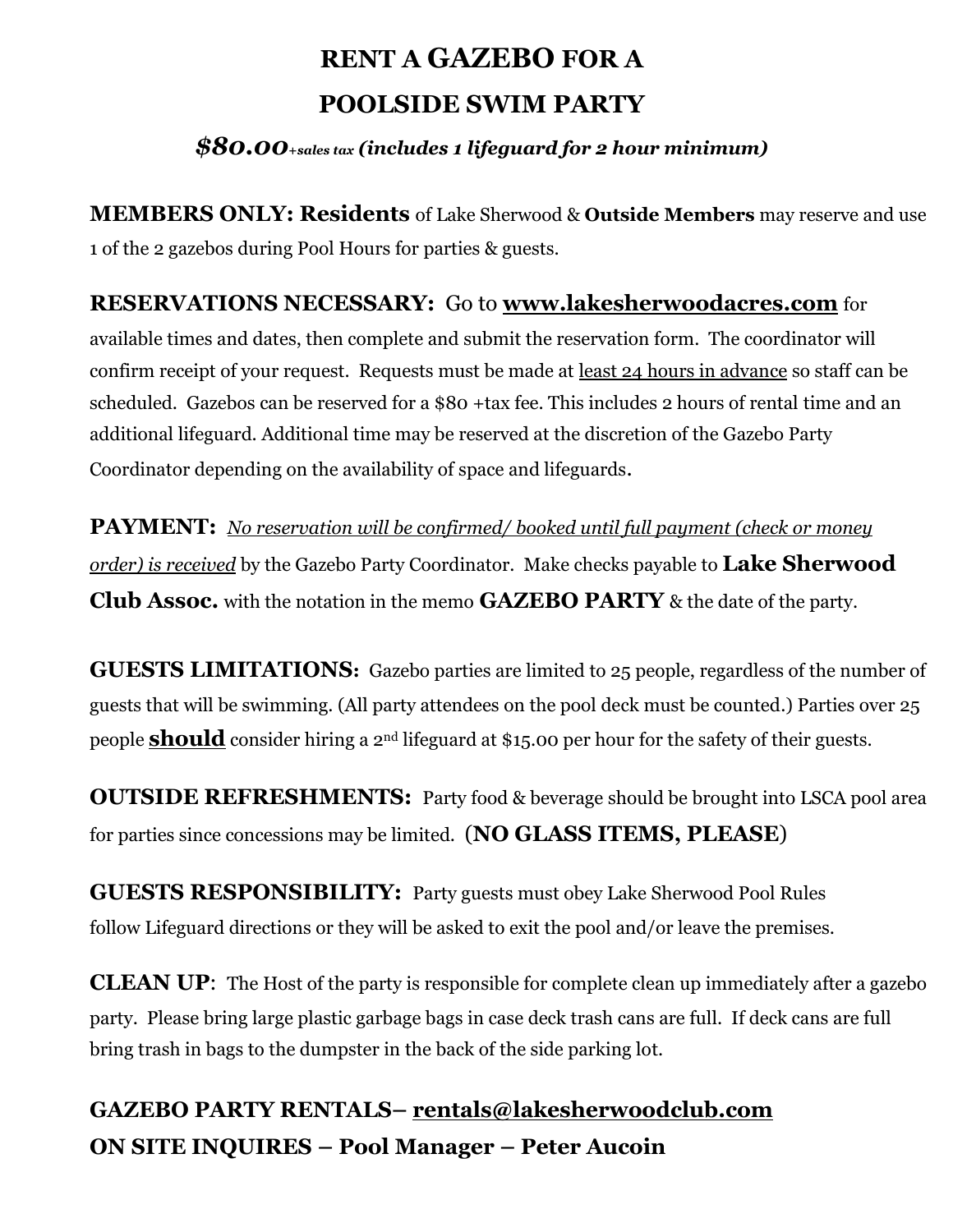# **LAKE SHERWOOD "LAKERS" SWIM TEAM**

Join in the fun. Improve your skills & stokes.



**A great way to improve your children's swimming skills, make great summer friends, build sportsmanship AND keep them in shape all summer long.**

### **WE HAVE SOME OF THE BEST COACHES IN TOWN!**

#### **Open to all swimmers ages 5 years old thru 18 years old**

Swim Team Registration Form attached – Return it as soon as possible. Practices begin afterschool on May  $9^{th}$ ! Practice makes perfect.

#### **SWIM TEAM FEE is only** *\$85 + \$15 (Greater Baton Rouge Swim League assessment)*

(see family discounts on attached form), one of the best rates in town. (The Swim Team fee is in addition to your Family Membership dues) **(DO NOT INCLUDE THIS FEE WITH YOUR MEMBERSHIP DUES**) Swim Team Fees are paid when you turn in Swim Team Registration Form

**at the pool** or **at your first practice**.

Meets are usually through the end of June ending with the City Meet where most teams compete.

#### **All swim team members:**

1) must be 5 – 18 years old and able to swim the length of the pool (younger swimmers should be able to doggy paddle or swim half the length with guidance from the coaches)

2) pay fees that include a team t-shirt, End of Season Team Party & a participation trophy.

3) are asked to buy a team swim suit, a swim cap and a pair of goggles. These costs will be approximately \$50.

4) need access to sunscreen, towel, and water or a beverage each practice and swim meet.

5) are required by the League Rules to be a **Club Member**, i.e. **Resident** of Lake Sherwood Acres or an **Outside Member** of Lake Sherwood Club.

> Experienced, Certified & Dedicated Team of Coaches -Teach swim strokes & competitive strategies, -Coordinate practices & swim meets, -and schedule fun activities for the swim team!

**CONTACT: HEAD COACH** Bonnie Kersch 225-572-8868 or [Bonnie@BraumillerConsulting.com](mailto:Bonnie@BraumillerConsulting.com)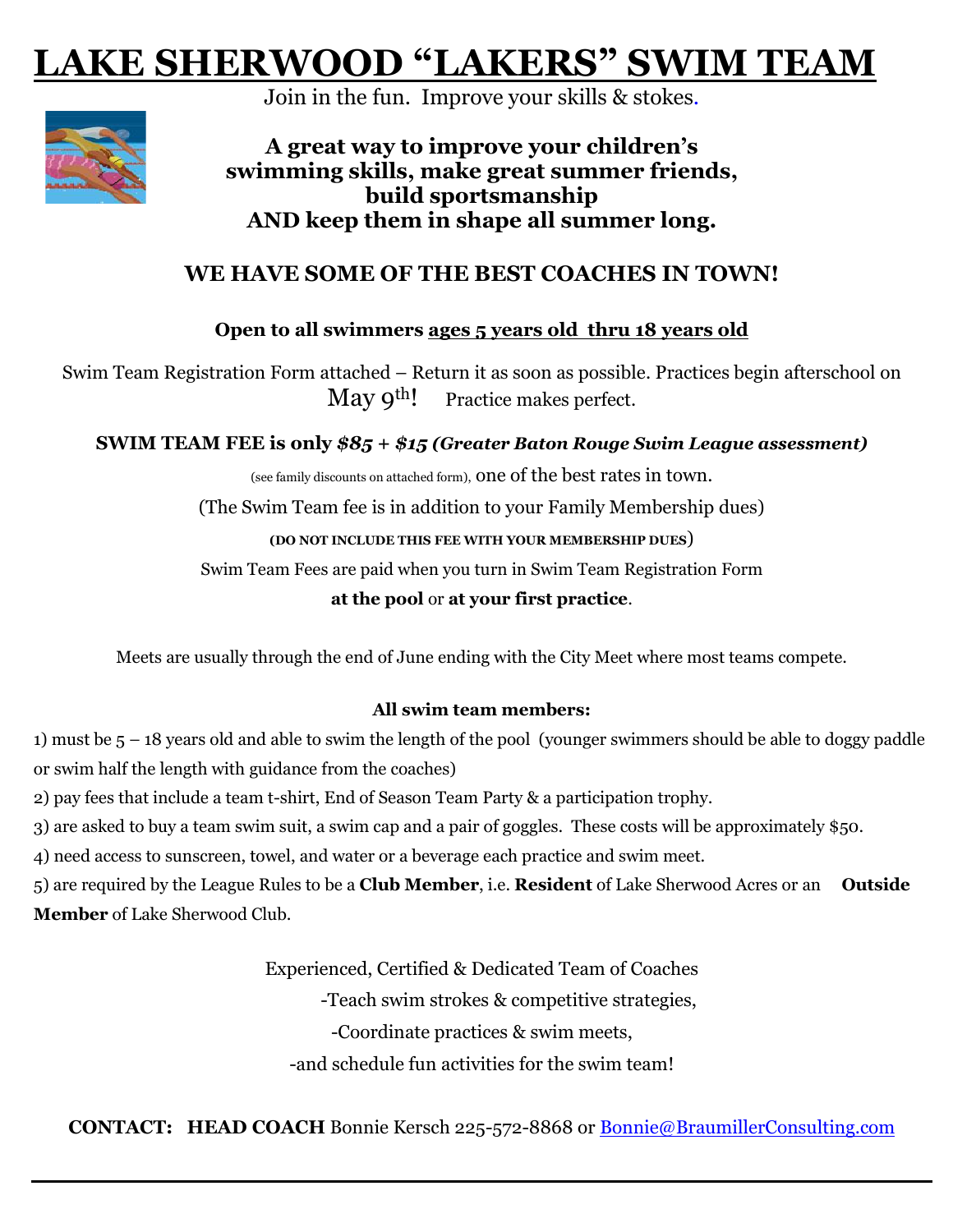## **LAKE SHERWOOD SWIMMING LESSONS**

(Instructions by Red Cross Certified Instructors/Lifeguards)

## **MEMBERS' REQUESTS HAVE BEEN HEARD**

### **COMING SOON – ARRANGEMENTS ARE BEING MADE**

Get those little ones in the water early & build a foundation of basic skills! New/young swimmers learn the basics: blowing bubbles (breath control), kicks & use of arms. They will have GREAT FUN & learn water safety. It is SO worth the peace of mind.

More skillful swimmers learn advanced techniques & stokes from champion coaches.

## **Contact Reed Mundy – [president@lakesherwoodclub.com](mailto:president@lakesherwoodclub.com) for more information**

### **WE EXPECT LESSONS TO FILL UP FAST - SIGN UP EARLY CHECK AVAILIBILITY FOR AGE APPROPRIATE CLASS DATES & TIMES**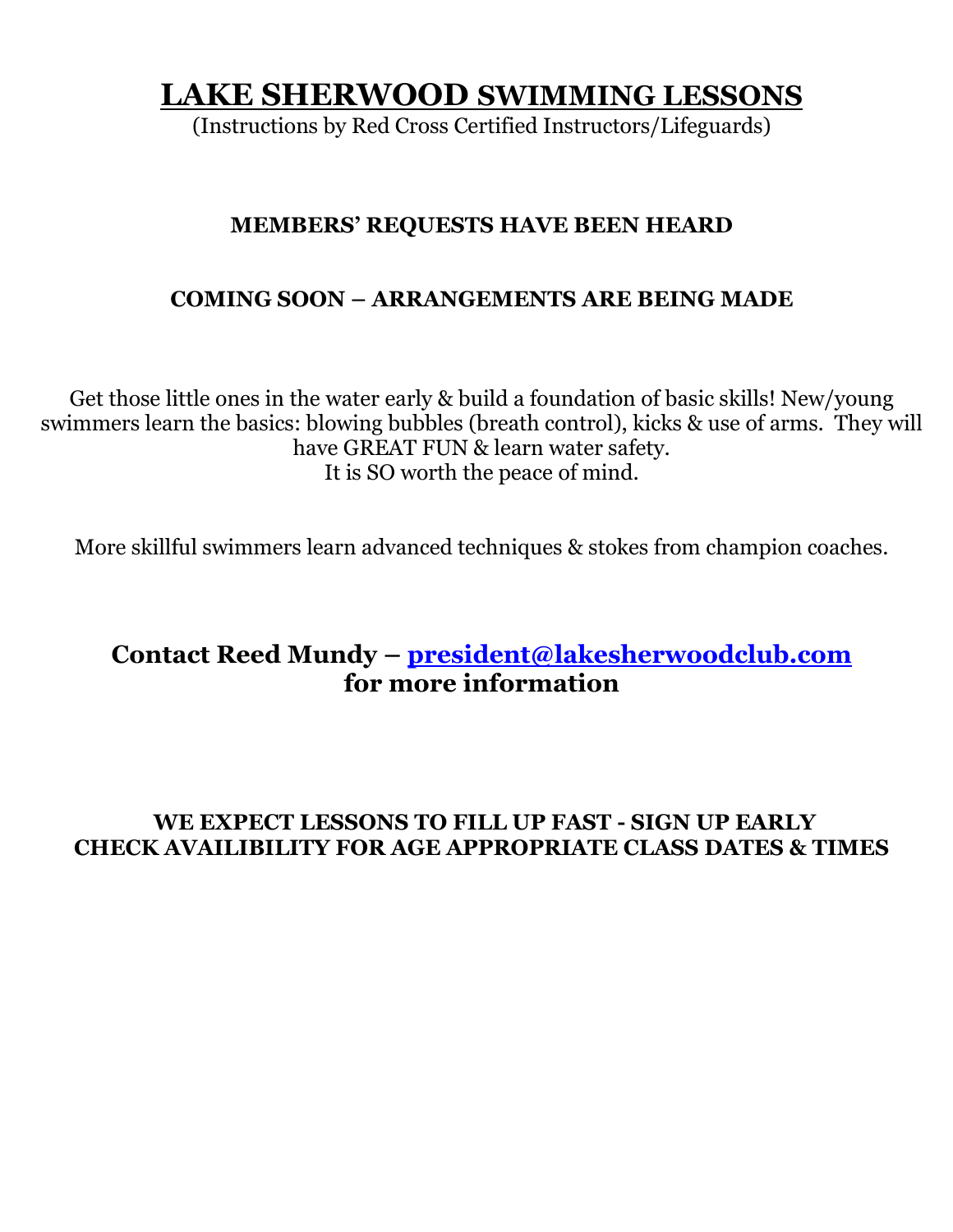## **CLUB HOUSE RENTALS**

## **We are booking fast for end of school, graduation parties & summer activities, so check the website early to get your desired date.**

#### **REMEMBER CLUB HOUSE, POOL, AS WELL AS 2 GAZEBOS CAN BE RENTED FOR LARGE PARTIES.**

Take advantage of the great club house facilities all year round with your Family Membership! Use the clubhouse, pool, Gazebos and/or the grounds for end of year parties, graduation parties, birthday parties, weddings, swimming parties, meetings, office parties, crawfish boils, or family reunions**. We love to have class or school parties before the end of the school year!** The possibilities are endless, and our rates are the best in town!

CHECK **[www.lakesherwoodacres.com](http://www.lakesherwoodacres.com/)** for a variety of package rates.

The pool has been refurbished, there's an updated kitchen & service bar. We offer free WiFi, cabinets to house the chairs and tables that are always available to those who rent the club house, and a big screen projector that can be connected to Wifi and used for presentations.

### **NOTES TO INTERESTED RENTERS**

*The pool will not close to members for scheduled POOL PARTIES during regular hours of operation.*

## **TO RESERVE CLUBHOUSE, GAZEBO and/or POOL**

- 1) Go To [Www.Lakesherwoodclub.Com](http://www.lakesherwoodclub.com/)  Click On The "Rentals"
- 2) Review Rental Contract & Rules And Regulations
- 3) Follow Instructions On The Website To Submit A Request.

You Will Be Contacted Shortly By One Of Our Rental Volunteers.

## *Note: Gazebo parties are requested online but handled by the lifeguard staff.*

See the section of this Newsletter with details of how to schedule a Gazebo & Pool Party

## **LAKE SHERWOOD CLUBHOUSE RENTAL RATES**

**\$225 for a 4-hour event** + 1 hr for set up and 1 hr for clean-up (*all rentals are subject to 9.95% sales tax*)

- 2 extra hours are allowed for set up and clean up at no extra charge. However, any additional hours needed are *\$40 per hour.*
- Your reservation will be confirmed and booked when full payment is received by Rental Coordinator.
- *Fees include cleaning costs*

### *Any party over 100 people must be approved by the Board who will set the fees*

**CONTACT FOR RENTALS - Rentals@lakesherwoodclub.com**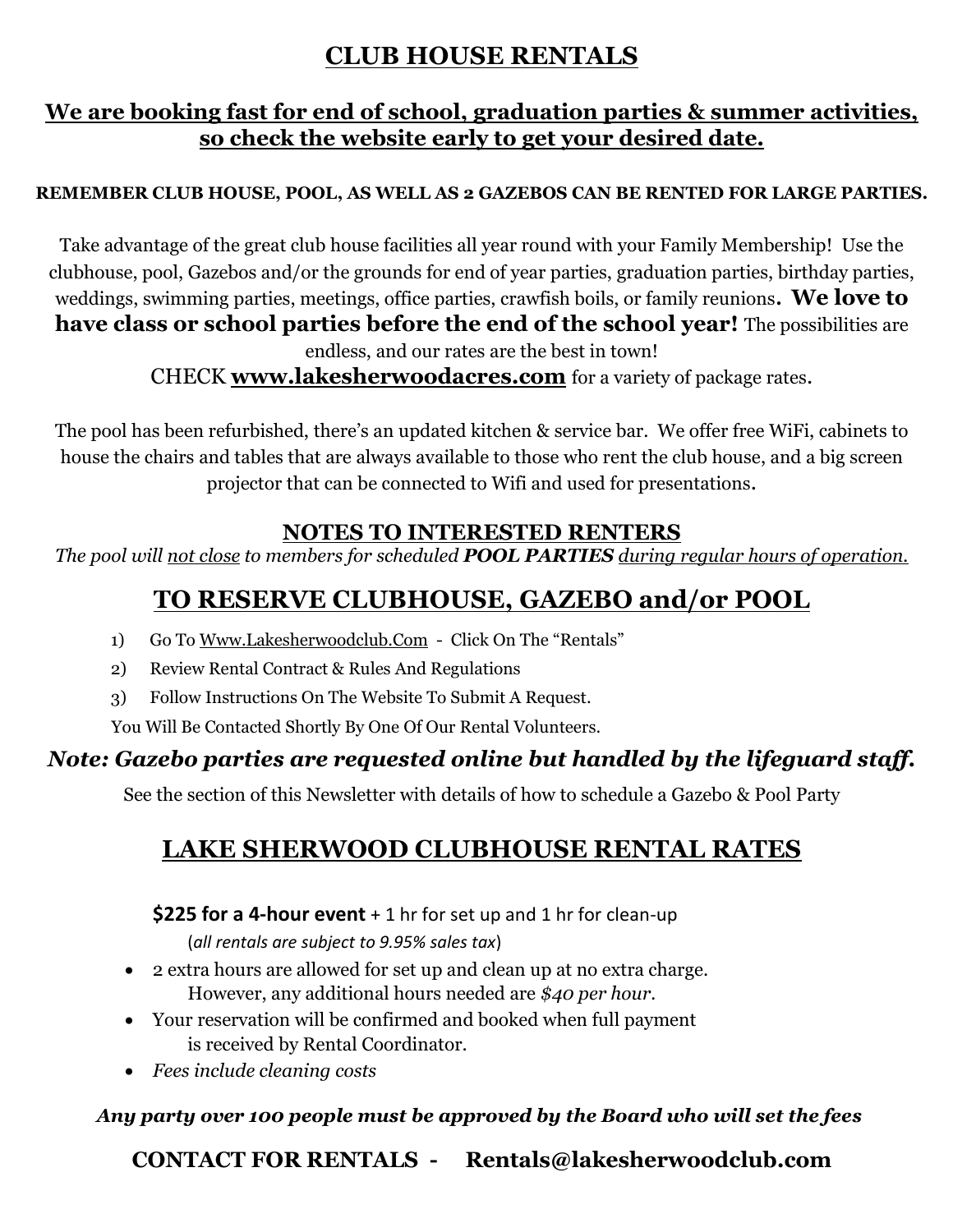## **Lake Sherwood Club Membership Includes Year Round Social Events! 2022 Scheduled Activities (Watch Your Email For Invites)**



| <b>Penguins in the pool-</b>          | March 5th 11am-5pm                                                      |                                                                                                            |
|---------------------------------------|-------------------------------------------------------------------------|------------------------------------------------------------------------------------------------------------|
| <b>Wine Tasting -</b>                 | March 19th                                                              | Residents dues drop off event.                                                                             |
| <b>Easter Egg Hunt -</b>              | April 16 <sup>RD</sup> , 10am                                           | Ages $2 - 12$ & those children's families.                                                                 |
|                                       |                                                                         | Teens are invited to come early (9:00am) to help hide the Easter eggs.                                     |
|                                       |                                                                         | Refreshments will be served. Children will find special eggs & get awards                                  |
|                                       |                                                                         | for the eggs they find. FUN FOR THE ENTIRE FAMILY                                                          |
|                                       |                                                                         | <b>Open House (Membership Drive) April 23<sup>rd</sup>, 3pm-5pm</b> Bring your family, friends, neighbors, |
|                                       |                                                                         | children's school mates or anyone you know that might be interested in                                     |
|                                       | joining your club and all we have to offer for such a reasonable price. |                                                                                                            |
|                                       |                                                                         | Refreshments, free swim and lots of information on Family                                                  |
|                                       | Memberships, Swim Team and activities.                                  |                                                                                                            |
| <b>Pre-Mother's Day Celebration -</b> | May $7th$                                                               | Ice Cream Social                                                                                           |
| <b>Pool Opening Party -</b>           | May $28th$                                                              | Fun family event for all members at the pool. Free                                                         |
|                                       |                                                                         | food. Music and DJ. Activities for children. Come meet other member                                        |
|                                       | families and the staff.                                                 |                                                                                                            |
| <b>Pool Closing Party -</b>           | September 4th                                                           | Family poolside event, just before pool closing for                                                        |
|                                       |                                                                         | the summer. Food & children activities provided.                                                           |
| <b>LSCA 5K Run/Walk -</b>             |                                                                         | <b>September 10th</b> Followed by a pool party.                                                            |
| Halloween Bash -                      | October 31 <sup>st</sup>                                                |                                                                                                            |
| <b>Breakfast with Santa-</b>          | December 3RD                                                            |                                                                                                            |

#### Dates to be announced for Bingo Night, dance Lessons and the LSU Tailgate Party

Contact Reed Mundy - President@lakesherwoodclub.com for information on Club Sponsored Events or to volunteer your time and talents in making each one of them special.